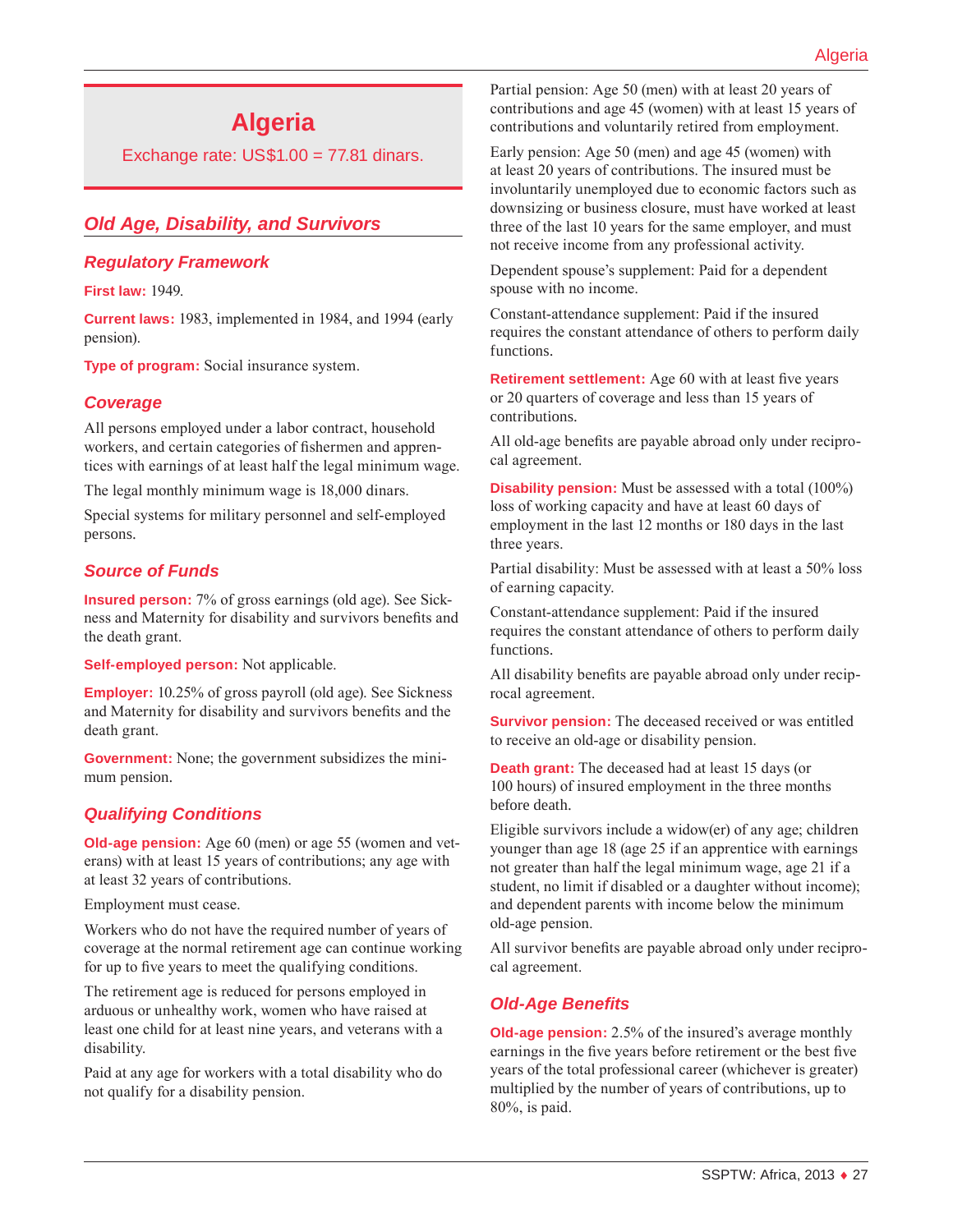### Algeria

To calculate the pension, each covered year or covered quarter is based on 180 days or 45 days of work, respectively.

The minimum pension is 75% of the legal monthly minimum wage.

The maximum pension is 15 times the legal monthly minimum wage.

The legal monthly minimum wage is 18,000 dinars.

Dependent spouse's supplement: 2,500 dinars is paid.

Constant-attendance supplement: 40% of the insured's pension is paid. The minimum supplement is 12,000 dinars a year.

Partial pension and early pension: The pension is reduced by 1% for each year the pension is taken before the normal retirement age. The pension is increased by 1% every 12 months until the pensioner reaches the normal retirement age. The pension is then recalculated using the number of years the pension was taken before the normal retirement age and the insured's total coverage period.

Early pension: The employer must pay a lump-sum contribution, calculated according to the number of years that the insured retires before the normal retirement age.

The minimum early pension is 75% of the legal monthly minimum wage.

The legal monthly minimum wage is 18,000 dinars.

**Retirement settlement:** A lump sum of 2.5% of the insured's average monthly earnings in the five years before retirement or the best five years of the total professional career (whichever is greater) multiplied by the number of years of contributions is paid.

Benefit adjustment: Benefits are adjusted annually in May.

#### *Permanent Disability Benefits*

**Disability pension:** 80% of the insured's average earnings in the last year or the best three years of the total work history (whichever is greater) is paid.

At the normal retirement age, the disability pension ceases and is replaced by the old-age pension of at least the same amount.

Constant-attendance supplement: 40% of the pension is paid.

Partial disability: 60% of the insured's average earnings in the last year or the best three years of the insured's total work history (whichever is greater) is paid.

The minimum pension is 75% of the legal monthly minimum wage.

The legal monthly minimum wage is 18,000 dinars.

Benefit adjustment: Benefits are adjusted annually in May.

#### *Survivor Benefits*

**Survivor pension:** 75% (50% if there are other survivors) of the old-age or disability pension the deceased received or was entitled to receive is paid to the widow(er). If there is more than one widow, the pension is split equally.

**Other eligible survivors:** 30% of the old-age or disability pension the deceased received or was entitled to receive is paid for one other survivor; 40% is split equally if there is more than one other survivor.

If there is no surviving spouse, 45% of the old-age or disability pension the deceased received or was entitled to receive is paid to a full orphan and 30% to a dependent parent.

All survivor benefits combined must be at least 75% of the legal monthly minimum wage.

The legal monthly minimum wage is 18,000 dinars.

All survivor benefits combined must not exceed 90% of the old-age or disability pension the deceased received or was entitled to receive.

Benefit adjustment: Benefits are adjusted annually in May.

**Death grant:** A lump sum of 12 times the deceased's best monthly earnings in the year before death is paid.

The minimum death grant is 12 times the legal monthly minimum wage.

The legal monthly minimum wage is 18,000 dinars.

#### *Administrative Organization*

Ministry of Labor, Employment and Social Security ([http://](http://www.mtess.gov.dz) [www.mtess.gov.dz](http://www.mtess.gov.dz)) provides general supervision.

National Retirement Fund [\(http://www.cnr-dz.com\)](http://www.cnr-dz.com) administers the old-age program for salaried employees.

National Social Insurance Fund (<http://www.cnas.dz>) administers the disability and survivors program for salaried employees.

National Social Security Fund for Nonwage Earners ([http://](http://www.casnos.com.dz) [www.casnos.com.dz](http://www.casnos.com.dz)) administers the old-age and disability program for nonwage earners.

#### *Sickness and Maternity*

#### *Regulatory Framework*

**First law:** 1949.

**Current law:** 1983, implemented in 1984.

**Type of program:** Social insurance system.

#### *Coverage*

**Cash and medical benefits:** All employed persons.

**Medical benefits only:** Self-employed persons; unemployment beneficiaries, early pensioners, national liberation war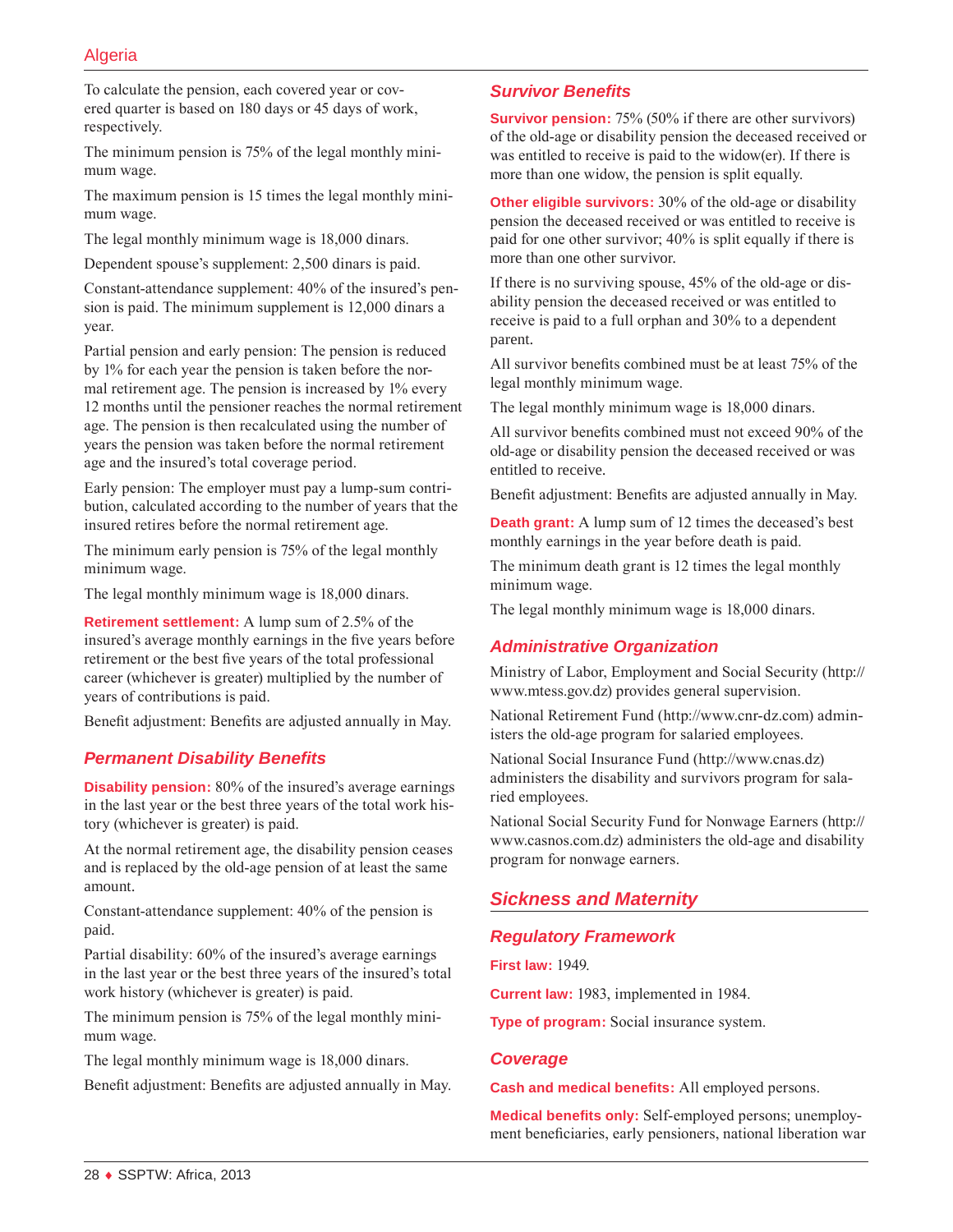pensioners, persons with at least a 50% assessed degree of disability, unemployed students and their respective dependents; social assistance beneficiaries.

### *Source of Funds*

**Insured person:** 1.5% of gross earnings.

The insured person's contributions also finance disability benefits, survivor benefits, and the death grant under Old Age, Disability, and Survivors.

**Self-employed person:** 7.5% of annual taxable income.

**Employer:** 12.5% of gross payroll.

The employer's contributions also finance disability benefits, survivor benefits, and the death grant under Old Age, Disability, and Survivors.

**Government:** None.

### *Qualifying Conditions*

**Cash sickness benefits:** Must be in covered employment when the incapacity began. For up to six months of benefits, the insured must have been employed for at least 15 days (or 100 hours) in the last quarter or 60 days (or 400 hours) in the last 12 months; for more than six months of benefits, the insured must have been employed for at least 60 days (or 400 hours) in the last 12 months or 180 days in the last three years.

**Cash maternity benefits:** Must have at least 15 days (or 100 hours) of insured employment in the last three months or 60 days (or 400 hours) in the last 12 months before the pregnancy began.

**Medical benefits:** Must have at least 15 days (or 100 hours) of insured employment in the three months before the year in which the incapacity began or 60 days (or 400 hours) of employment in the last 12 months.

### *Sickness and Maternity Benefits*

**Sickness benefit:** 50% of the daily wage (100% for an extended illness or hospitalization) is paid for the first 15 days; thereafter, 100% of the daily wage from the 16th day up to three years (four years under certain circumstances).

The minimum daily wage is eight times the legal hourly minimum wage.

The legal hourly minimum wage is 103.84 dinars.

**Maternity benefit:** 100% of earnings is paid for up to 14 weeks, including up to six weeks before the expected date of childbirth.

The minimum daily wage is eight times the legal hourly minimum wage.

The legal hourly minimum wage is 103.84 dinars.

### *Workers' Medical Benefits*

Benefits include medical treatment, surgery, hospitalization, medicine, laboratory services, ophthalmologic and optician services, some dental care, functional and vocational rehabilitation, prostheses, specialized treatments, and transportation.

Government hospitals provide free medical care for an unlimited duration for certain categories of sickness; some categories may require cost sharing.

Cost sharing: Medical expenses are reimbursed at 80% (100% for insured persons with chronic diseases, work injury beneficiaries with an assessed degree of disability of more than 50%, and old-age or disability pensioners with income less than the legal minimum wage).

The legal monthly minimum wage is 18,000 dinars.

Maternity care is reimbursed at 100%, including hospital stays of up to eight days.

### *Dependents' Medical Benefits*

Medical benefits for dependents are the same as those for the insured.

### *Administrative Organization*

Ministry of Labor, Employment and Social Security ([http://](http://www.mtess.gov.dz) [www.mtess.gov.dz](http://www.mtess.gov.dz)) provides general supervision.

National Social Insurance Fund (<http://www.cnas.dz>) administers the program for salaried employees.

National Social Security Fund for Nonwage Earners ([http://](http://www.casnos.com.dz) [www.casnos.com.dz](http://www.casnos.com.dz)) administers the program for nonwage earners.

# *Work Injury*

#### *Regulatory Framework*

**First law:** 1919.

**Current law:** 1983, implemented in 1984.

**Type of program:** Social insurance system.

#### *Coverage*

All employed persons, apprentices, students (including those in technical schools), trainees, and persons undergoing medical or vocational rehabilitation.

Exclusions: Self-employed persons.

#### *Source of Funds*

**Insured person:** None.

**Self-employed person:** Not applicable.

**Employer:** 1.25% of gross payroll.

**Government:** None.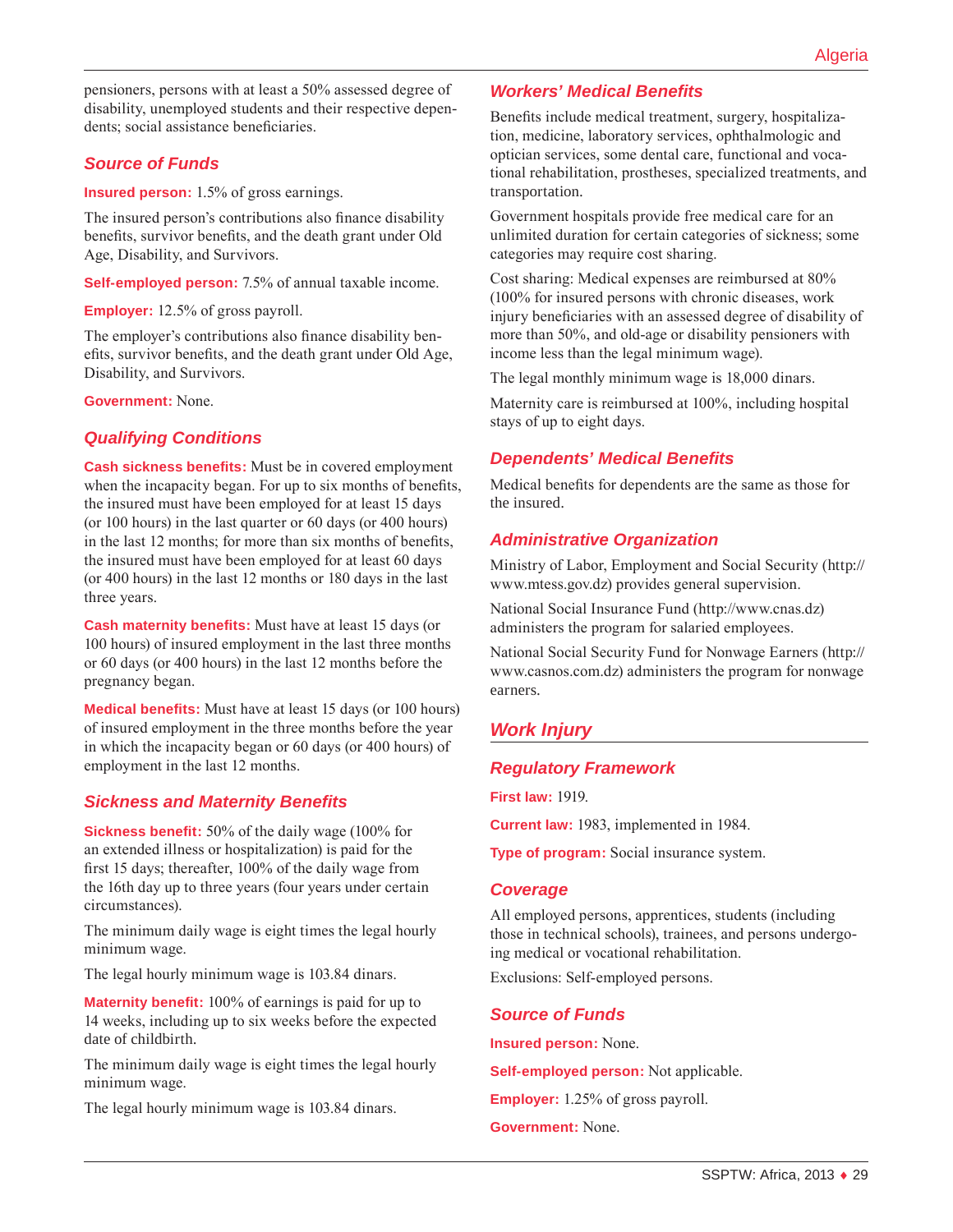### *Qualifying Conditions*

**Work injury benefits:** There is no minimum qualifying period. Accidents that occur while commuting to and from work are covered.

#### *Temporary Disability Benefits*

**Temporary disability benefit:** 100% of the net daily salary is paid from the day after the disability began until full recovery or certification of permanent disability.

The minimum daily salary is 3.33% of the legal monthly minimum wage.

The legal monthly minimum wage is 18,000 dinars.

#### *Permanent Disability Benefits*

**Permanent disability pension:** Average earnings in the last 12 months multiplied by the assessed degree of disability is paid.

A lump sum is paid if the assessed degree of disability is less than 10%.

The minimum annual earnings used to calculate the pension is 2,300 times the legal hourly minimum wage.

The legal hourly minimum wage is 103.84 dinars.

Constant-attendance supplement: If the insured requires the constant attendance of others to perform daily functions, 40% of the pension is paid.

**Foreign worker settlement:** If there is no reciprocal agreement, a lump sum of three times the annual pension is paid to injured foreign workers who leave the country.

#### *Workers' Medical Benefits*

Benefits include medical treatment, surgery, hospitalization, medicine, laboratory services, ophthalmologic and optician services, some dental care, prostheses, functional and vocational rehabilitation, specialized treatments, and transportation.

There is no limit to duration.

#### *Survivor Benefits*

**Survivor pension:** 75% (50% if there are other survivors) of the deceased's average earnings in the 12 months before the date of the accident resulting in the insured's death is paid. If there is more than one widow, the pension is split equally.

Eligible survivors include a widow of any age; children younger than age 18 (age 25 if an apprentice with earnings up to half the legal minimum wage, age 21 if a student, no limit if disabled or a daughter without income); and dependent parents with income below the legal monthly minimum wage.

The legal monthly minimum wage is 18,000 dinars.

Survivors of foreign workers are eligible for benefits if they reside in Algeria or are covered under a reciprocal agreement.

**Other eligible survivors:** 30% of the deceased's average earnings is paid for one survivor; 40% is split equally if there is more than one eligible survivor.

If there is no surviving spouse, 45% of the deceased's average earnings is paid to a full orphan and 30% to a dependent parent.

All survivor benefits combined must not exceed 90% of the deceased's average annual earnings. The deceased's average annual earnings must be at least 2,300 times the legal hourly minimum wage.

The legal hourly minimum wage is 103.84 dinars.

**Death grant:** A lump sum of 12 times the deceased's best monthly earnings in the year before death is paid.

The minimum death grant is 12 times the legal monthly minimum wage.

The legal monthly minimum wage is 18,000 dinars.

#### *Administrative Organization*

Ministry of Labor, Employment and Social Security ([http://](http://www.mtess.gov.dz) [www.mtess.gov.dz](http://www.mtess.gov.dz)) provides general supervision.

National Social Insurance Fund (<http://www.cnas.dz>) administers the program.

### *Unemployment*

#### *Regulatory Framework*

#### **First and current law:** 1994.

**Type of program:** Social insurance system.

#### *Coverage*

Salaried workers. Exclusions: Self-employed persons.

#### *Source of Funds*

**Insured person:** 0.5% of gross earnings.

**Self-employed person:** Not applicable.

**Employer:** 1% of gross payroll.

**Government:** None.

#### *Qualifying Conditions*

**Unemployment benefit:** Must be involuntarily unemployed; must have at least three years of contributions, including six months before unemployment; must not receive income from any professional activity; must have been looking for work for at least three months; and must